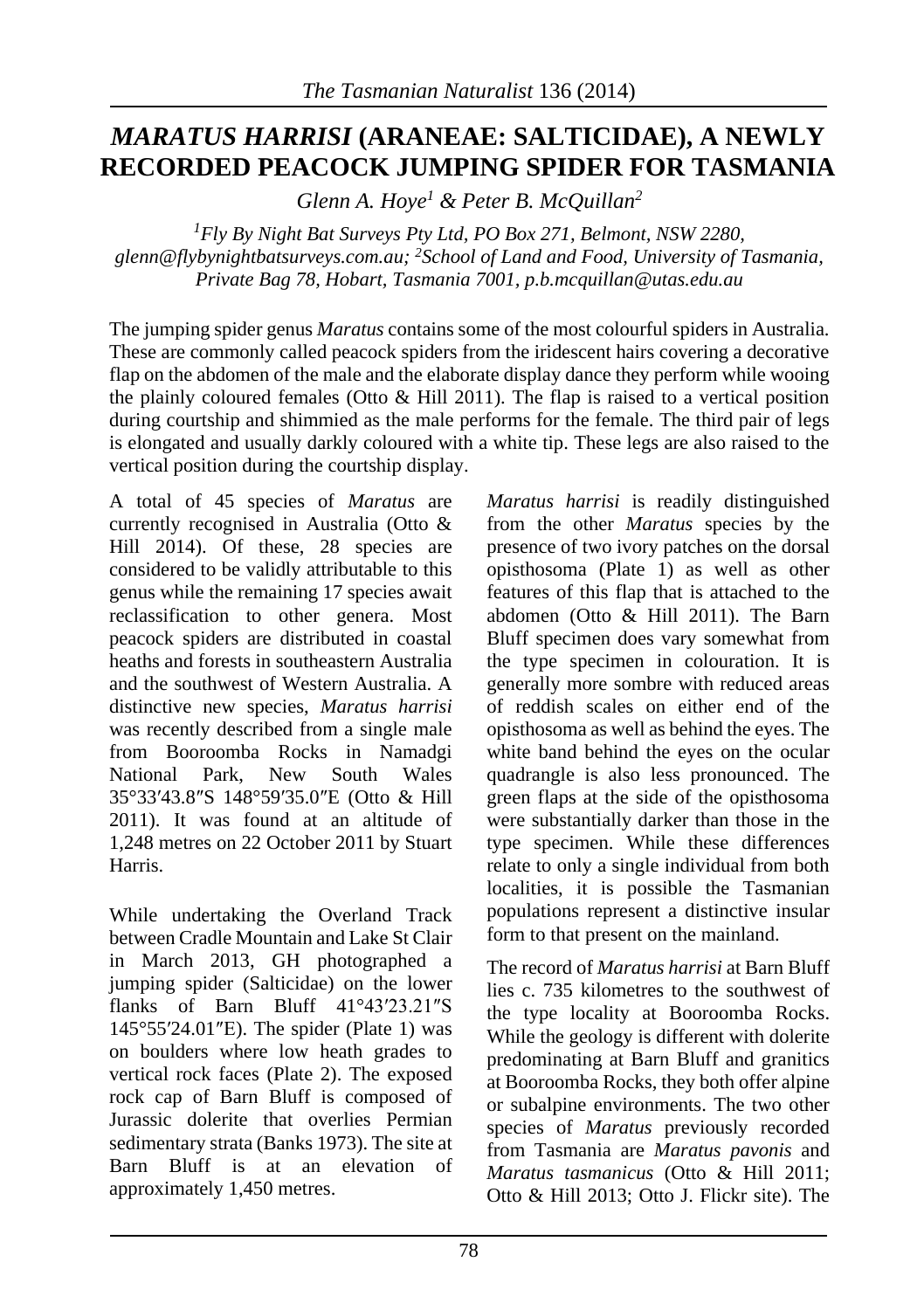

*The Tasmanian Naturalist* 136 (2014)

**Plate 2.** (above) Barn Bluff with the location of *Maratus harrisi* (c. 4 mm) below the vertical cliffs to the left of the image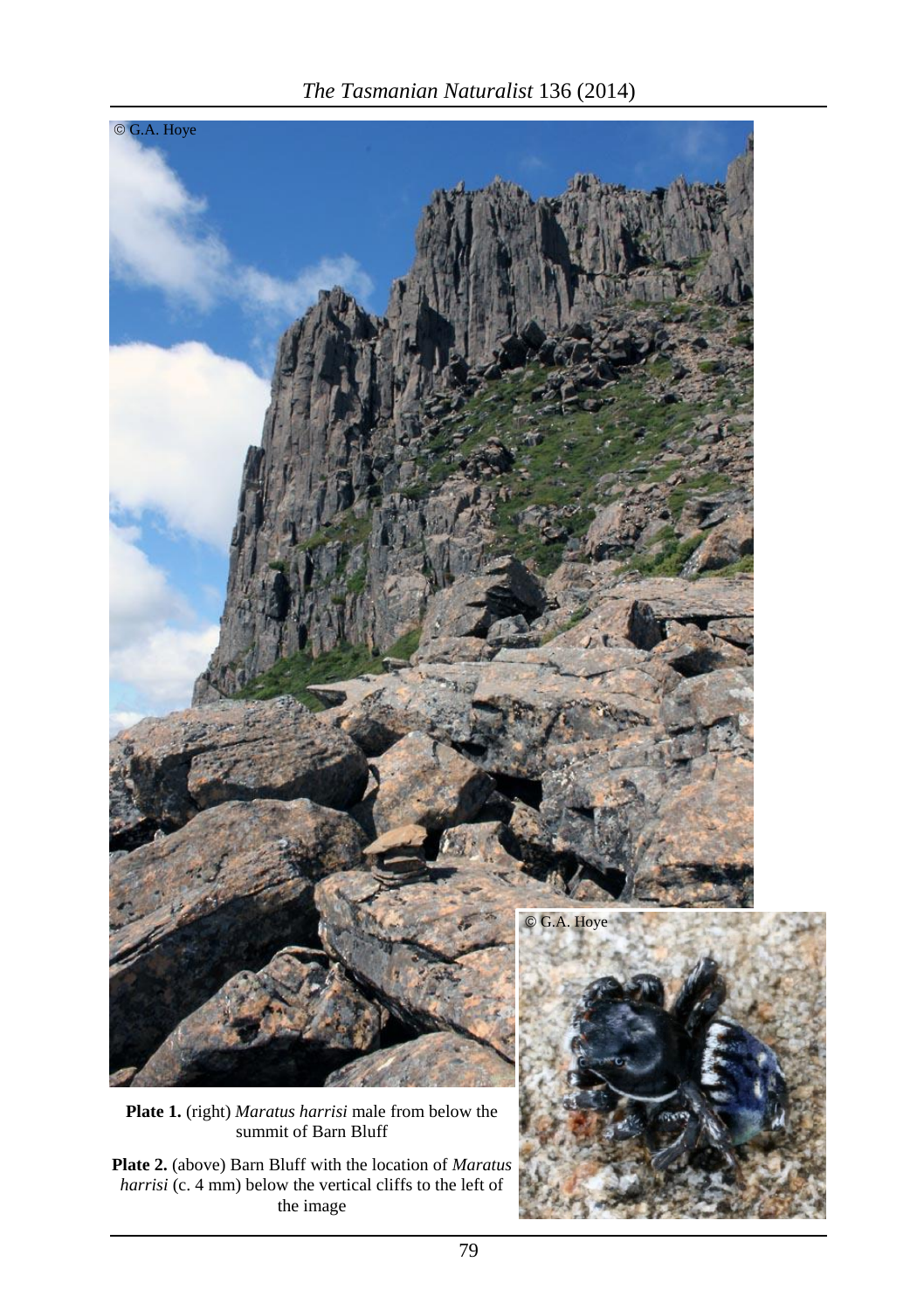known sites for both species are within coastal lowlands in contrast to the site at Barn Bluff. A similar proportion of Tasmanian to mainland species is also apparent in the zodariid spider genus *Habronestes* L.Koch, which are diurnal hunters of ants (Baehr & Raven 2009).

On 27 January 2014, PM came across an adult male *Maratus harrisi* approximately 350 m southwest of the summit of Mount Wellington, near Hobart at 1,245 metres elevation (42°53′54.31″S 147°14′04.64″E) (Plates 3 & 4). The male was foraging on flowers of a prostate mountain teatree *Leptospermum rupestre* (Plate 3), which is locally common on the summit plateau. The dorsal markings on the abdomen of this spider resemble the stamens and anthers of the teatree blossom and it is possible that

this is camouflage to facilitate hunting. The nectar-rich flowers were visited by a range of small flies and beetles as well as introduced honeybees and bumblebees. Several *Maratus* juveniles were present within 20 m of the adult male on low *Ozothamnus ledifolius* daisy shrubs, which were in the late flowering stage. The musky smelling flowers of these shrubs were attracting a variety of small flies of a suitable size to serve as prey for the immature spiders. Mild days can persist until early April at these elevations in Tasmania so it is likely that these late instar juveniles will go through to adulthood before the onset of winter (Jürgen Otto, pers. comm.). These were foraging in the company of a larger salticid spider (*Opisthoncus* sp.).



**Plate 3.** (above) Male *Maratus harrisi* (c. 4 mm) from near the summit of Mount Wellington

**Plate 4.** (right) Habitat of *Maratus harrisi* near the summit of Mount Wellington, looking southeast from pinnacle

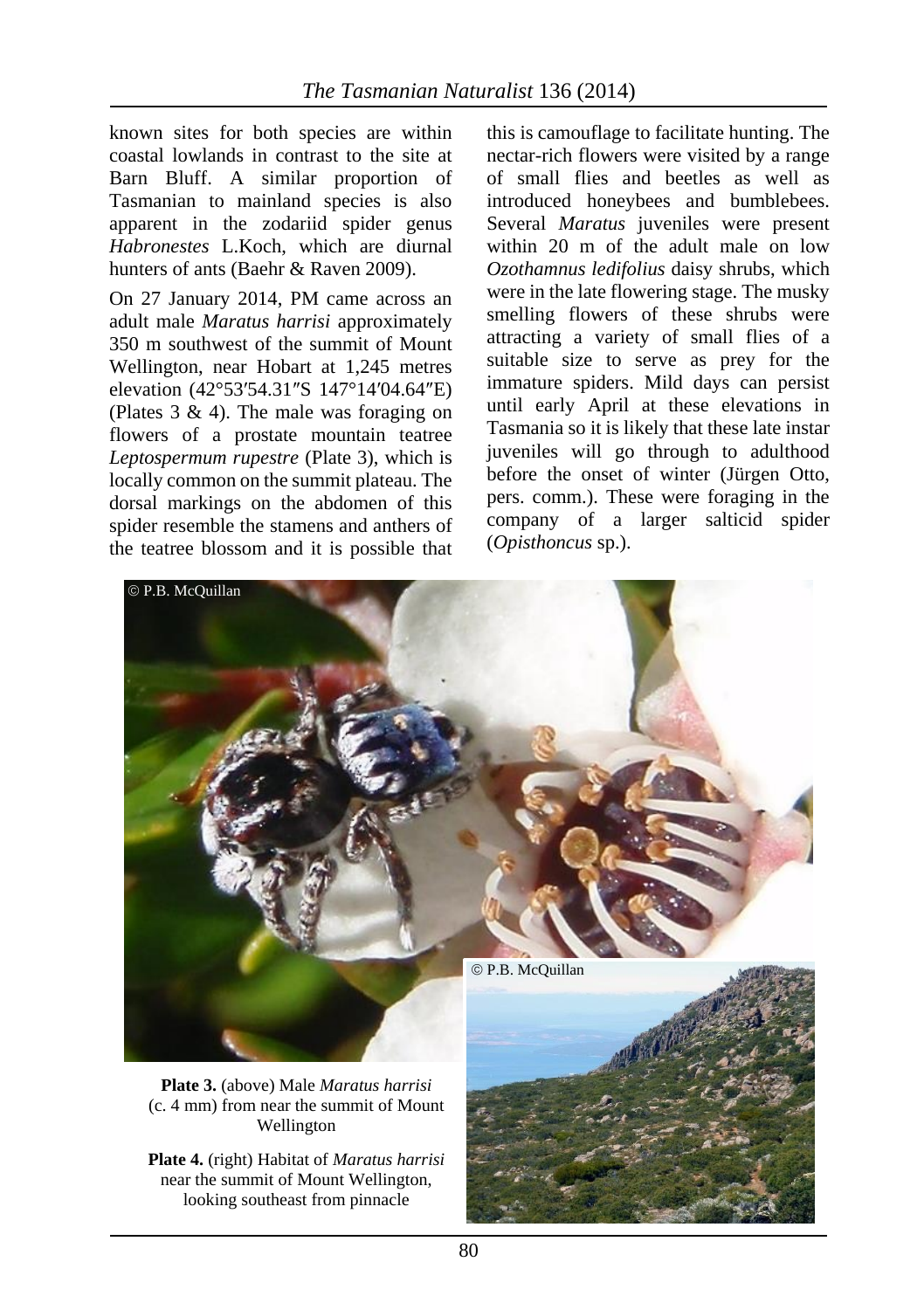Figure 1 shows the three known localities for *Maratus harrisi* as well as the boundary of the Tasmanian Wilderness World Heritage Area (TWWHA) and areas in Tasmania above 1,000 metres elevation. Prior to sighting at Barn Bluff, no spiders of the genus *Maratus* had been recorded from this large area  $(15,800 \text{ km}^2)$  of reserved land. This record highlights the potential for currently unrecorded spiders and other invertebrates to be present within the TWWHA. Mallick & Driessen (2005a,b) list 97 spiders within the TWWHA, only eight of which are jumping spiders (Salticidae). Substantial areas of potential habitat lie both within and outside the TWWHA. Based on the two sites detailed here, heath within proximity to dolerite extrusions above 1,000 metres elevation would be the most suitable habitat to search for further localities for this species.

## **ACKNOWLEDGEMENTS**

We would like to thank Jürgen Otto for verifying the identity of the records, background information on the genus *Maratus* and the pleasure of his stunning images of these spiders. GH would like to thank his wife Margaret who provided excellent company and support during the walk.

## **REFERENCES**

- Baehr, B.C. & Raven, R.J. (2009). Revision of the Australian spider genus *Habronestes* L. Koch, 1872 (Araneae: Zodariidae). Species of Tasmania. *Contributions to Natural History*  $12: 127 - 151$
- Banks, M.R. (1973). General geology. IN: *The Lake Country of Tasmania* (Ed. M.R. Banks). Royal Society of Tasmania, Hobart.
- Mallick, S.A. & Driessen, M.M. (2005a). An inventory of the invertebrates of the Tasmanian Wilderness World Heritage

Area. *Pacific Conservation Biology* 11: 198–211.

- Mallick, S.A. & Driessen, M.M. (2005b). *List of Terrestrial and Freshwater Invertebrates Recorded from the WHA*. http://dpipwe.tas.gov.au/Documents/WH A-Invertebrates.pdf
- Otto, J.C. & Hill, D.E. (2011). An illustrated review of the known peacock spiders of the genus *Maratus* from Australia, with description of a new species (Araneae: Salticidae: Euophryinae). *Peckhamia* 96.1: 1–27.
- Otto, J.C. & Hill, D.E. (2013). Three new Australian peacock spiders (Araneae: Salticidae: *Maratus*). *Peckhamia*  $108.1: 1-39.$
- Otto, J.C. & Hill, D.E. (2014). Description of a new peacock spider from Cape Le Grand, Western Australia, with observations on display by males and females and comparative notes on the related *Maratus volans* (Araneae: Salticidae: Euophryinae: *Maratus*). *Peckhamia* 114.1: 1–38.
- Otto, J. (2014). Flickr site; www.flickr.com/photos/59431731@N05 /sets/